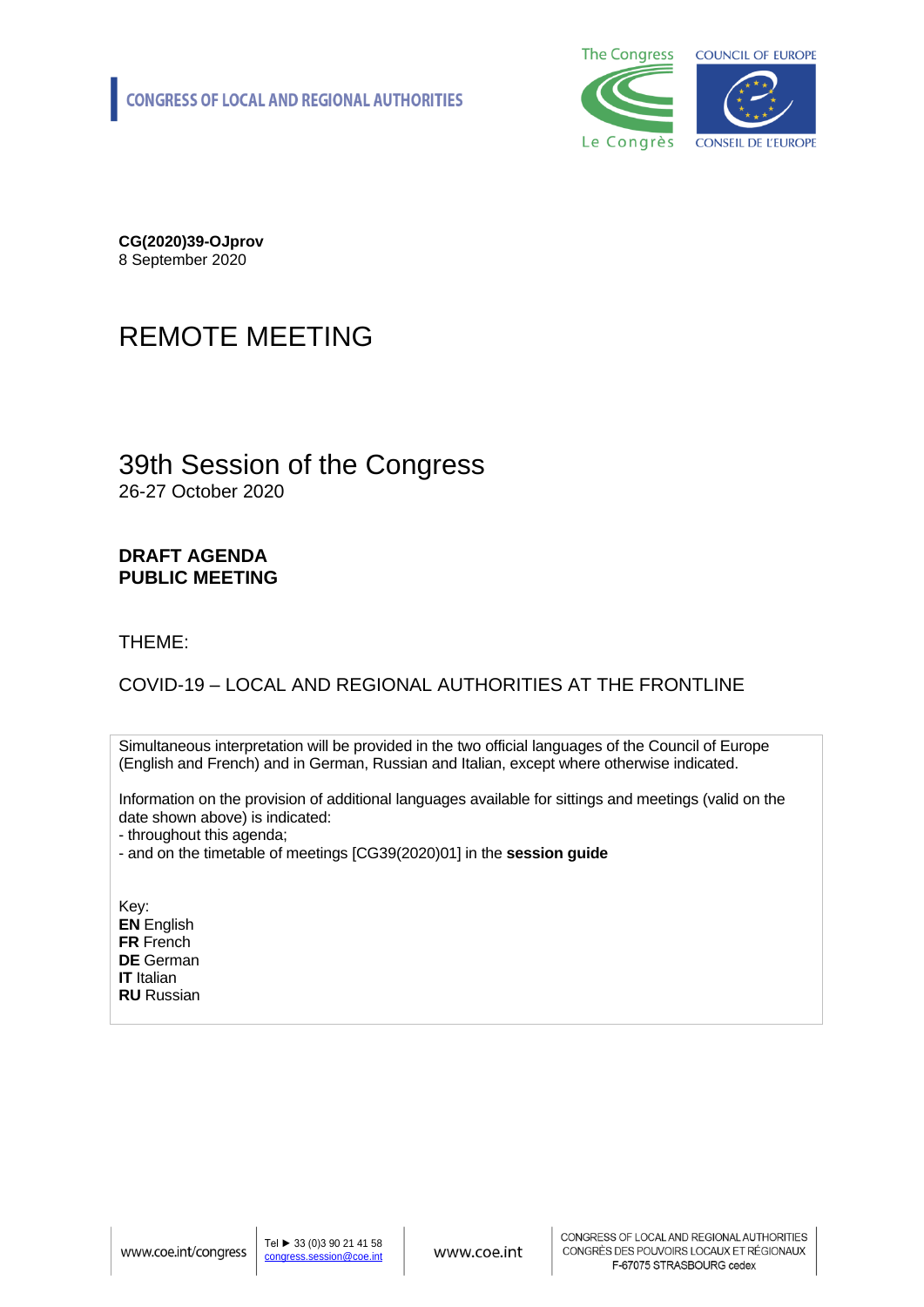## **Monday 19 October 2020**

#### **Political group meetings**

European People's Party Group in the Congress (EPP/CCE) [EN/FR/DE/IT/RU]

Group of Socialists, Greens and Progressive Democrats (SOC/G/PD) [EN/FR/DE/IT/RU]

## **Tuesday 20 October 2020**

Independent and Liberal Democrat Group (ILDG) [EN/FR/DE/IT/RU]

Conservatives and Reformists Group (ECR) [EN/RU]

14.00-16.30 [150']

9.30-12.00 [150']

9.30-12.00 [150'] 14.00-16.30 [150']

## **Monday 26 October 2020**

#### **Bureau meeting**

Bureau of the Congress [EN/FR/DE/IT/RU] 9.30-12.00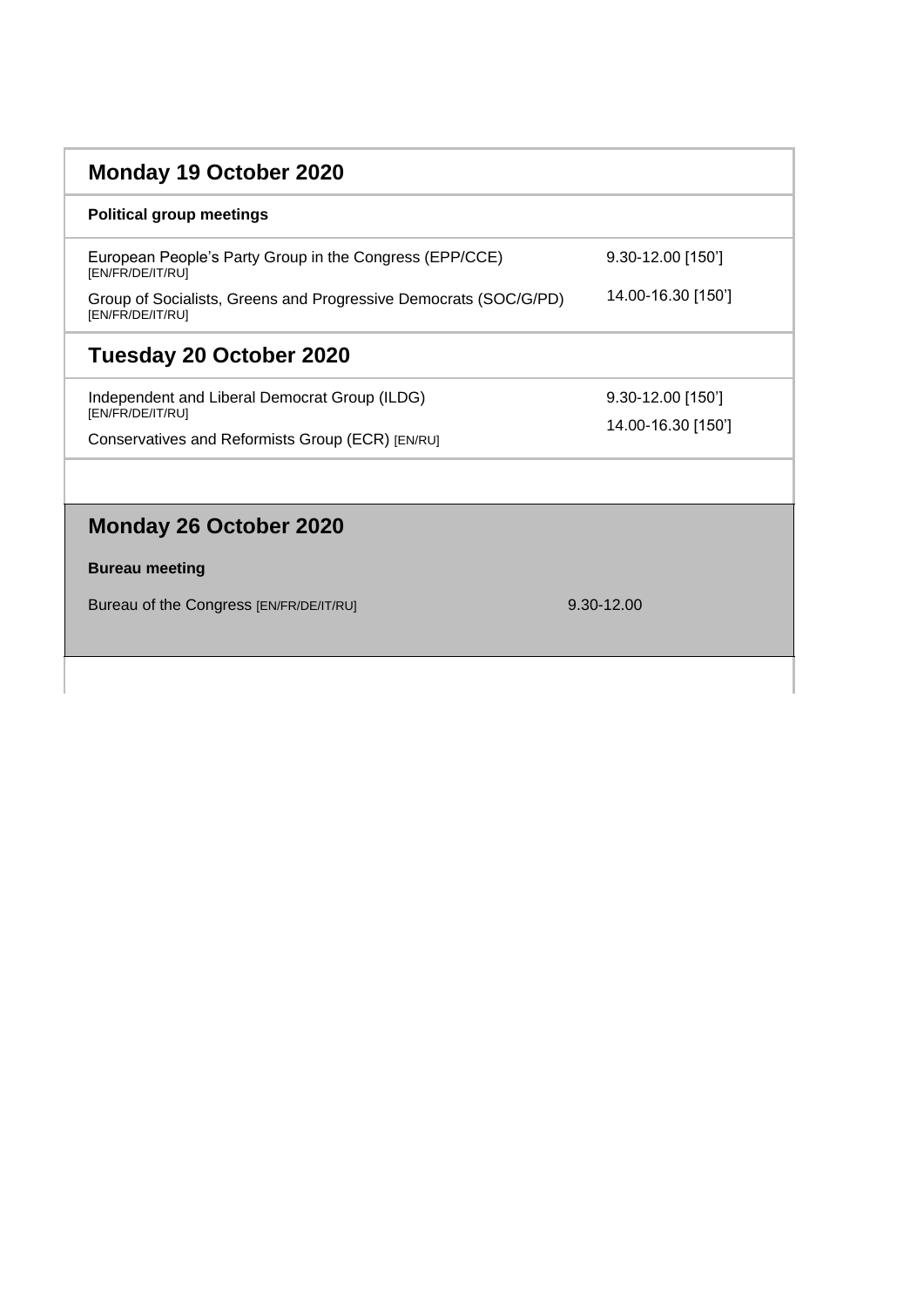# **Monday 26 October 2020**

## 14.00-16.30

# **Plenary sitting [EN/FR/DE/IT/RU]**

### *\* Deadline for tabling amendments: 10.00 Monday 19 October*

| 14.00 | Opening of the 39th Session of the Congress by the President of the Congress<br>Anders KNAPE                           |
|-------|------------------------------------------------------------------------------------------------------------------------|
| 14.02 | Verification of new members' credentials [CG(2020)39-05] [CG(2020)39-06]                                               |
|       | Presentation by the co-rapporteurs: Harald SONDEREGGER, Austria (R, EPP/CCE), and Barbara<br>TOCE, Italy (L, SOC/G/PD) |
|       | Debate and vote on the draft resolution [CG(2020)39-02]*                                                               |
| 14.15 | Adoption of the draft agenda of the session<br>[CG(2020)39-OJ]                                                         |
|       | Adoption of the draft minutes of the last sitting of the 37th Session (31 October 2019)<br>[CG37(2019)PV03]            |
| 14.20 | Adoption of the composition of Congress committees<br>[CG(2020)39-03]                                                  |
| 14.22 | <b>Communication by the President of the Congress</b><br>[CG(2020)39-04]                                               |
|       | Debate                                                                                                                 |
| 14.50 | Statement by Marija PEJČINOVIĆ-BURIĆ, Secretary General of the Council of Europe (tbc)                                 |
|       | Oral reply to questions from members                                                                                   |
| 15.40 | Greek Presidency of the Committee of Ministers of the Council of Europe<br>(May - November 2020)                       |
|       | Statement by a representative of the Greek Government on behalf of the Presidency of the Committee of Ministers        |
|       | Oral reply to written questions [CG(2020)39-08]                                                                        |
|       | Deadline for tabling written questions: 15.00 Wednesday 21 October                                                     |
| 16.30 | End of the sitting                                                                                                     |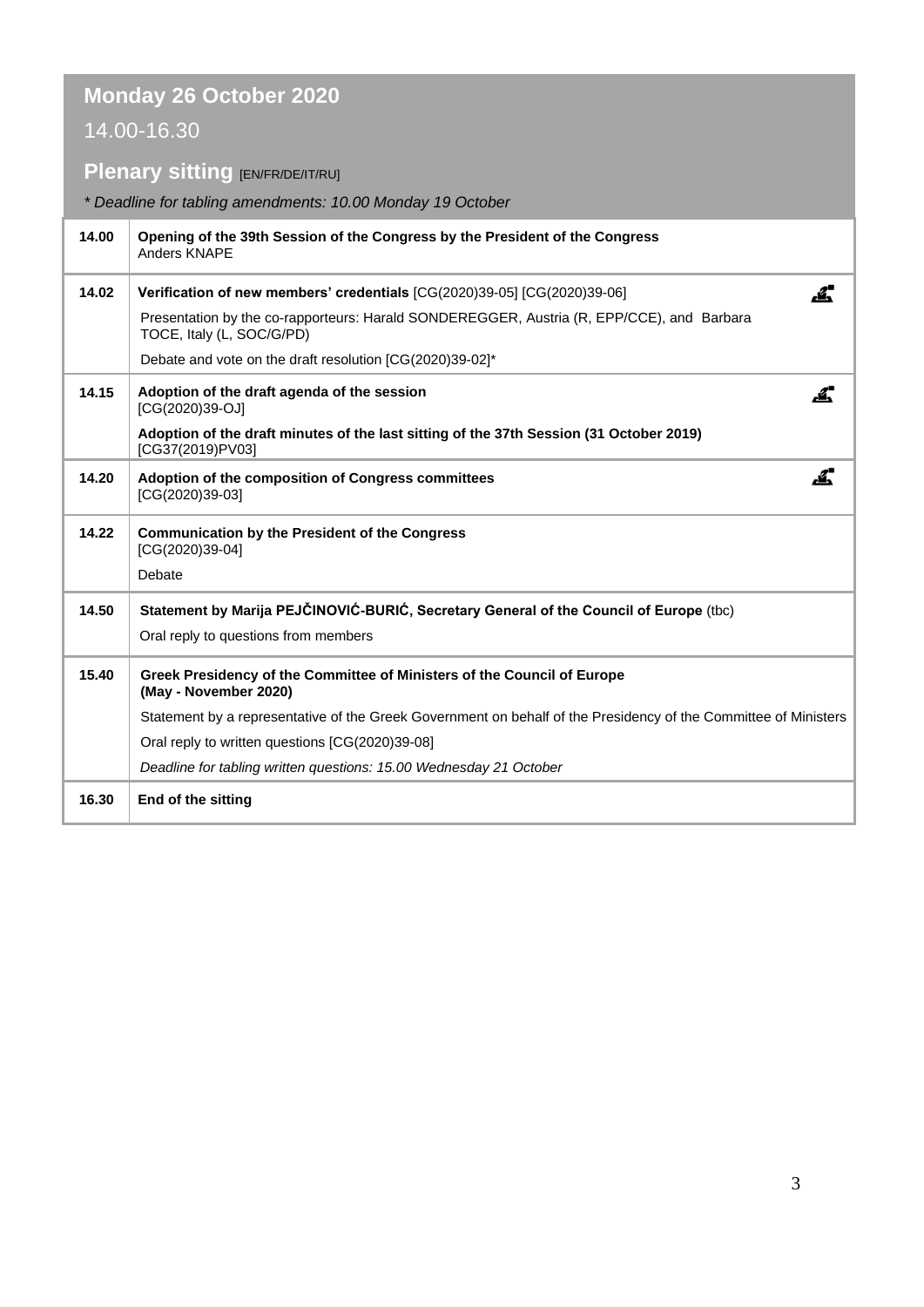# **Tuesday 27 October 2020**

9.30-12.00

## **Plenary sitting [EN/FR/DE/IT/RU]**

*\* Deadline for tabling amendments: 10.00 Wednesday 21 October*

| 9.30  | Adoption of the draft minutes of the sitting of the Congress on 26 October 2020<br>[CG(2020)39-PV01]                                                               |
|-------|--------------------------------------------------------------------------------------------------------------------------------------------------------------------|
| 9.35  | Fighting sexist violence against women in politics at local and regional level<br><u>, ч.</u>                                                                      |
|       | Presentation by the rapporteur: Jelena DRENJANIN, Sweden (L, EPP/CCE)                                                                                              |
|       | Statement by Stefano BONACCINI: President of the Emilia Romagna region, Italy, and President of the Council of<br>European Municipalities and Regions (CEMR) (tbc) |
|       | Debate and vote on the draft resolution and draft recommendation [CG(2020)39-09]*                                                                                  |
| 10.35 | <b>COVID-19 – Lessons learned</b> (working title) $[CG(2020)39-23]^*$                                                                                              |
|       | Statement by guest speakers:                                                                                                                                       |
|       | - Magnus BERNTSSON, President of the Assembly of European Regions (AER)                                                                                            |
|       | - Ann-Sofi BACKGREN, President a.i. of the Association of European Border Regions (AEBR)                                                                           |
|       | Presentation of the youth delegates' projects                                                                                                                      |
|       | Debate                                                                                                                                                             |
| 12.00 | End of the sitting                                                                                                                                                 |